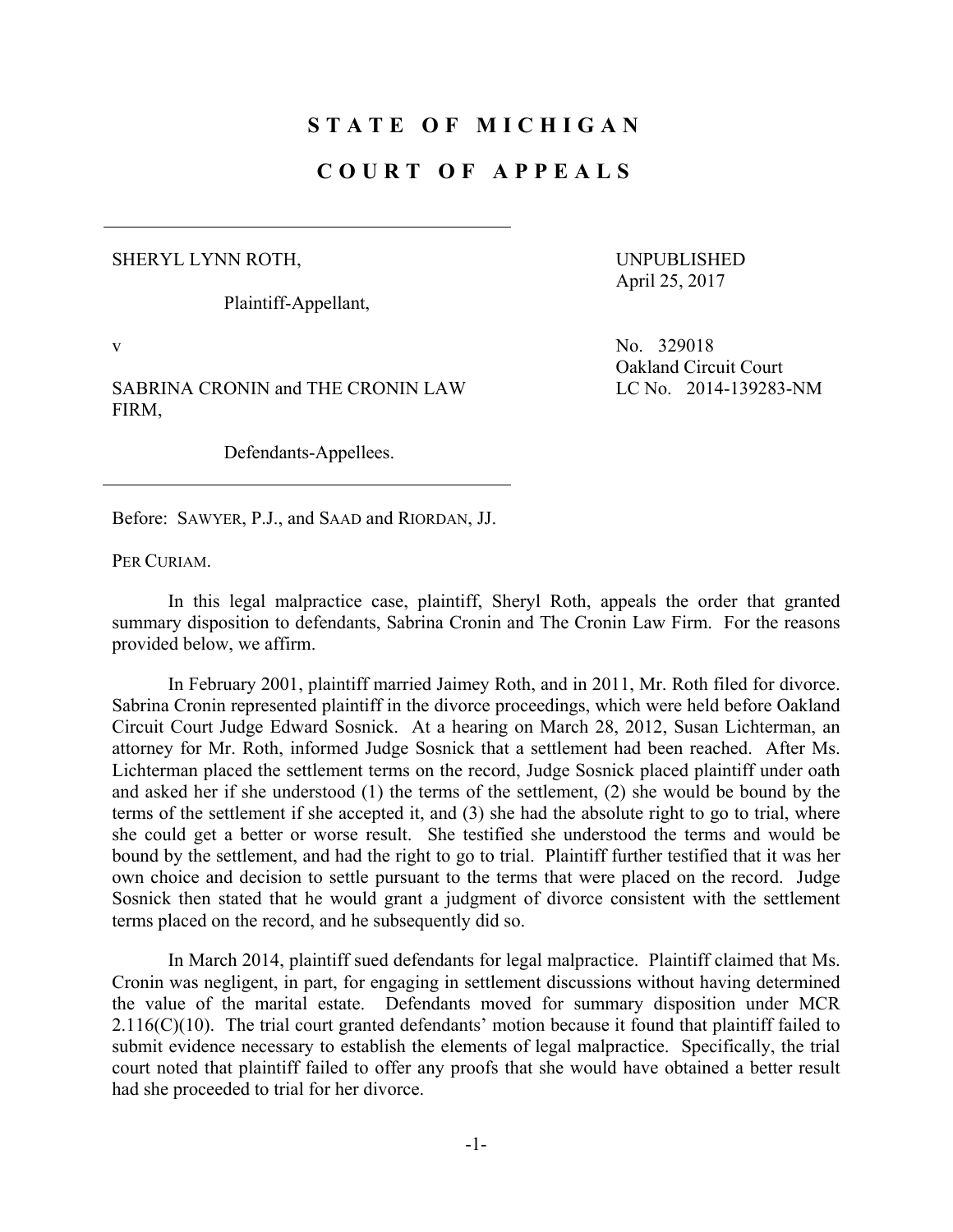On appeal, plaintiff argues that the evidence she presented was sufficient to create genuine issues of material fact regarding whether Ms. Cronin was negligent and whether Ms. Cronin's negligence was a proximate cause of an injury to her. We review de novo a trial court's decision on a motion for summary disposition. *Moser v Detroit*, 284 Mich App 536, 538; 772 NW2d 823 (2009). Summary disposition is proper under MCR 2.116(C)(10) if, "[e]xcept as to the amount of damages, there is no genuine issue as to any material fact, and the moving party is entitled to judgment or partial judgment as a matter of law." We view the submitted documentary evidence in the light most favorable to the nonmoving party. *Liparoto Constr, Inc v Gen Shale Brick, Inc*, 284 Mich App 25, 29; 772 NW2d 801 (2009). The motion is properly granted "if there is no genuine issue regarding any material fact and the moving party is entitled to judgment as a matter of law." *West v Gen Motors Corp*, 469 Mich 177, 183; 665 NW2d 468 (2003).

 Though the trial court correctly granted defendants summary disposition, it did so because it reasoned that plaintiff failed to prove she could have achieved a better result. And, while this may be true, we do not reach this issue because we affirm on different grounds. We affirm on the theory of judicial estoppel. At the heart of plaintiff's legal malpractice case is her assertion that she was tricked and/or coerced into agreeing to the settlement at the March 28, 2012 hearing at her divorce proceeding. But the doctrine of judicial estoppel renders her claims meritless. Judicial estoppel, described as the doctrine against the assertion of inconsistent positions, is a tool used by courts to impede those litigants that "play 'fast and loose' with the legal system." *Paschke v Retool Indus*, 445 Mich 502, 509; 519 NW2d 441 (1994) (citation omitted). Under this doctrine, a party that has successfully and unequivocally asserted a position in a prior proceeding is estopped from asserting an inconsistent position in a subsequent proceeding. *Wells Fargo Bank, NA v Null*, 304 Mich App 508, 537; 847 NW2d 657 (2014); *Detroit Int'l Bridge Co v Commodities Export Co*, 279 Mich App 662, 672; 760 NW2d 565 (2008).

 In the divorce proceeding before Judge Sosnick, plaintiff stated under oath that she understood the terms of the settlement. She also understood that she would be bound by the terms if she accepted the settlement and further testified that it was her choice and decision to settle the case based on the terms that were placed on the record. In reliance on plaintiff's testimony, Judge Sosnick granted a judgment of divorce consistent with the settlement terms placed on the record. Now, plaintiff has taken a position wholly inconsistent with her testimony at the March 28 hearing. Plaintiff now claims that she did not want to settle the case. In her deposition, plaintiff claimed that she did not know that the purpose of the hearing was to place a settlement on the record. She alleges that she believed that the purpose of the hearing was to place her husband's position on the record, and she simply followed Ms. Cronin's instructions regarding how to answer questions.

 Because plaintiff, in the divorce proceeding, testified unequivocally and thus, represented to the trial court that by her own choice and decision, she wanted to settle the case based on the terms placed on the record, we hold that plaintiff is judicially estopped from asserting here that she did not want to settle the case. Accordingly, although for different reasons than relied upon by the trial court, we affirm the trial court's grant of summary disposition to defendants. See *Messenger v Ingham Co Prosecutor*, 232 Mich App 633, 643; 591 NW2d 393 (1998).